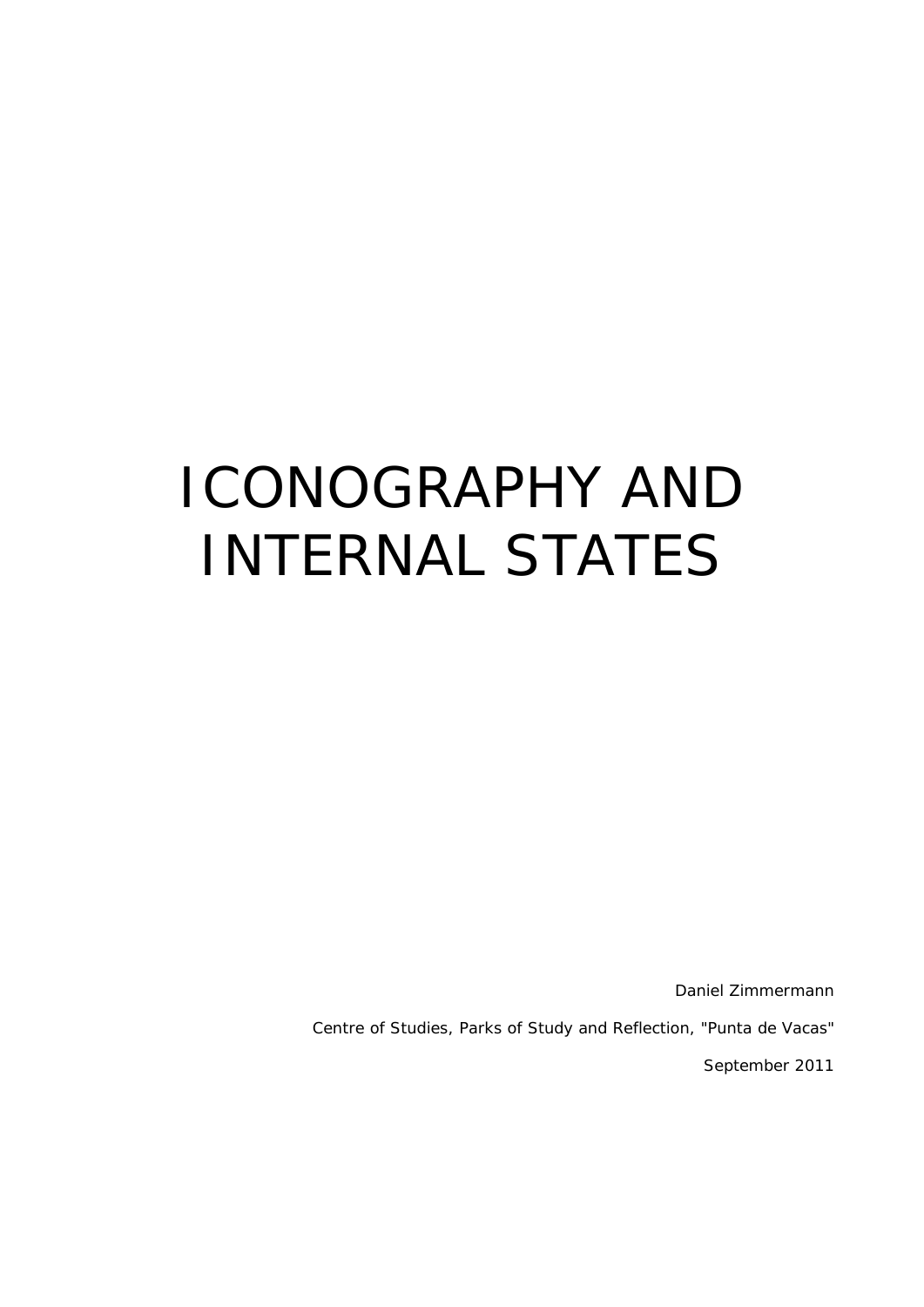This paper can be framed as both a study and a practical proposal, based on experience with a topic related to our craft of Iconography<sup>[1](#page-1-0)</sup> and our Morphology of Impulses<sup>[2](#page-1-1)</sup>. It is a contribution for internal circulation, permitting us license with the language used and allowing us to avoid expanding on the contexts that would be required for readers not specialized in the themes of the School.

It also allows us to publish it in the ambit of all Masters, not just those working with the crafts since we consider it can be inspiring and useful for their Work.

#### INDEX

- 1. Presentation
- 2. Development of a practical example.
- 3. Support diagrams for those working with the craft.
- 4. Some experimental history of the craft.
- 5. Conclusion and consequences.

<span id="page-1-0"></span><sup>&</sup>lt;sup>1</sup> References for the Iconography Craft are available on the website of the Parks of Study and Reflection, Parque Punta de Vacas [http://www.parquepuntadevacas.org](http://www.parquepuntadevacas.org/), In the section activities/workshop: Documents Corfu 1975. And also on the Blog: [http://oficios2011.blogspot.com](http://oficios2011.blogspot.com/).

<span id="page-1-1"></span><sup>&</sup>lt;sup>2</sup> On the Morphology of Impulses see:

<sup>-</sup> Silo/ Psychology Notes.

J. Caballero/ Morphology.

L. A. Ammann/ Self-Liberation.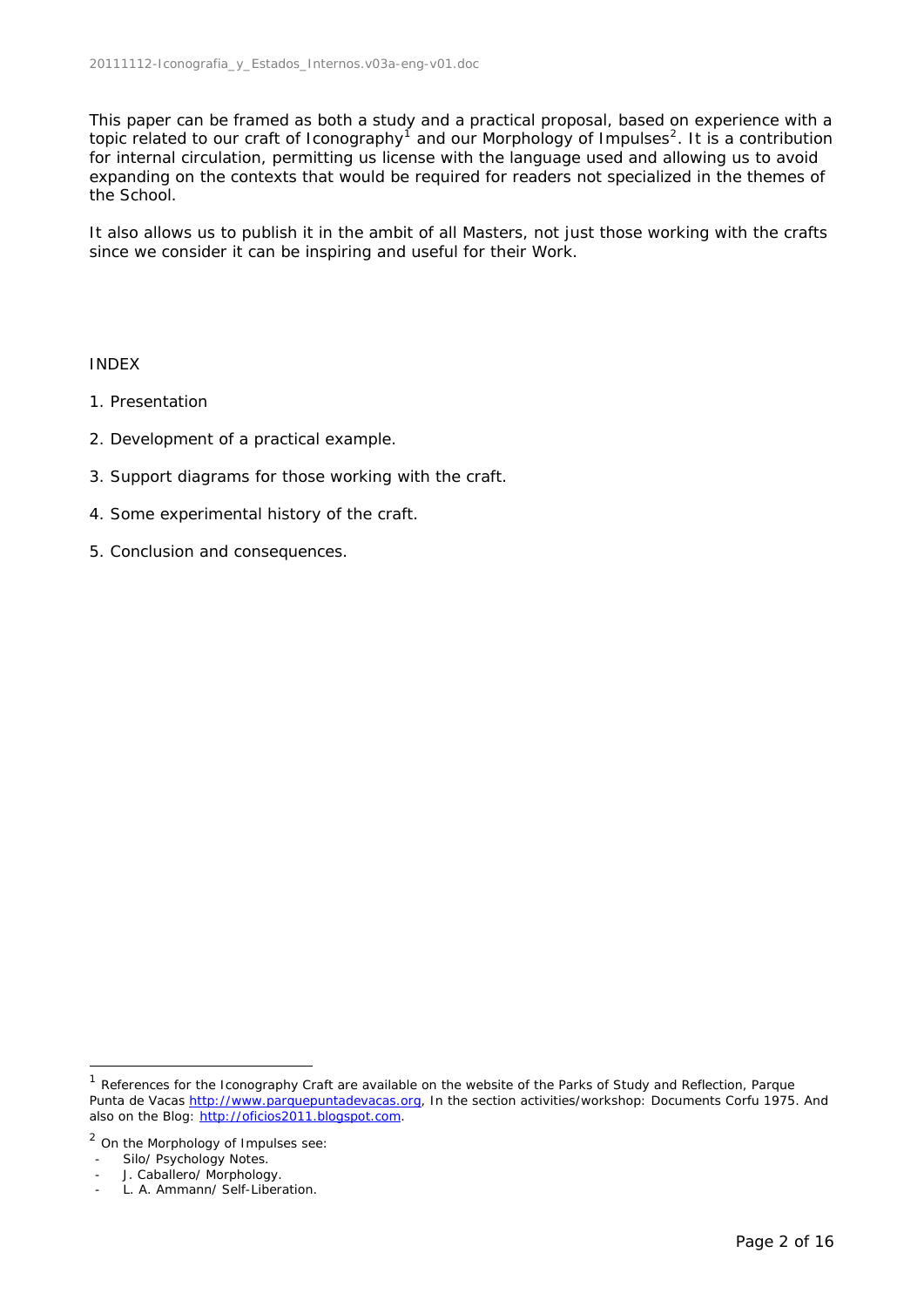# I. PRESENTATION

Making conscious the perception of one's own physicality, adopting postures specific to certain sculptures or statues formed in the tradition of different cultures and relating this procedure with our craft of Iconography, allows us to break with the assumption that the craft is only for those familiar with handling plastic sculpture of the human figure, increasing the possibility for all those interested in a better understanding of their body image and its possibilities of transformation.

To achieve this perception and make it conscious we will form, with our own body, the posture of an icon representative of a culture and we shall make it explicit through a sculptural sketch based on our personal experience of the posture studied. This is the practical proposal that the present study provides.

It is also our interest to propose the study of a practical perception of the space of representation, by linking this space with kinaesthetic and cenaesthetic registers of the body's own spatiality, relating in this way, the experience gained in working with the Morphology Discipline and the phenomena of translation studied in the Morphology of Impulses.

We note that this work opens a field of study that enables another possible look at the vast human legacy of images as translations of internal states and a better self-awareness of our own postural repertoire and its meaning.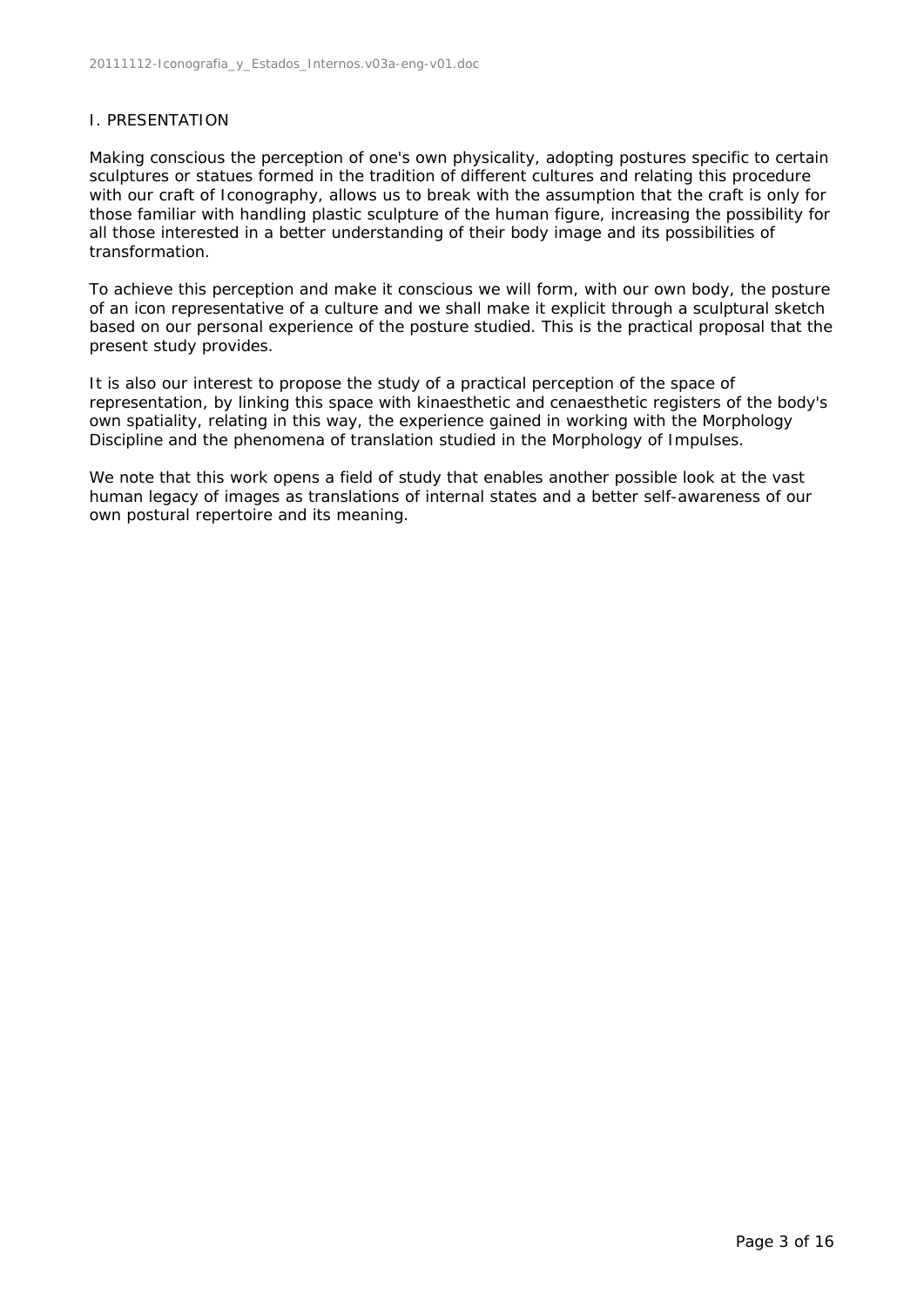# II. DEVELOPMENT OF A PRACTICAL EXAMPLE.

To begin with a practice that will facilitate us in this study we shall start by remembering what we have seen in our psychophysical gymnastics in the part that deals with the "observation of body posture and mental state," which is the necessary pre-condition to be aware of our mental and physical state.

Through exercises we learned the relationship between body positions and states of mind. Seeing how a position can induce a state and vice versa a state a position. We also learned to detect harmful habits or inaccuracies in the posture. This we did by observing static and dynamic body positions as part of our self-knowledge<sup>[3](#page-3-0)</sup>.

All this is highly recommended as a first step and is essential to learn to adopt a psychophysical disposition. Understanding psychophysical disposition as: 1. relaxed and vigilic attention, 2. diaphragmatic breathing, 3. an alignment of the spine and 4. a defined corporal support.

This disposition fulfils the function achieved through warm-ups at any gym.

Our study will emphasize the static body posture.

To explore our own body posture schema we will adopt postures taken from traditional iconography, but we will include ourselves in them, ie not only imitating them but "getting under their skin," registering that we occupy their space. It is to experience kinaesthetically/cenesthetically their form. This which is stated so easily takes practice and some guidance for the observation of both the posture and the registers it can induce.

As an example we take as a starting point the icon or statue of the Greek sculptor Polykleitos called Doryphorus, 500bce. This model establishes a canon of proportion and dynamic equilibrium very different from the expressionless forms of previous periods, as can be seen if we adopt the posture of Kuros in the illustration. This position typical of Greek statuary at the end of the Archaic period, induces a certain rigidity and high or clavicular breathing, and introduces a novelty in the statuary of his contemporaries and predecessors, namely its smile. This detail, although it is not postural, deserves to be addressed. Anyway we will not detain ourselves in the study of this icon but in that called Doryphorus.

1

<span id="page-3-0"></span><sup>3</sup> See Self-Liberation by L. A. Ammann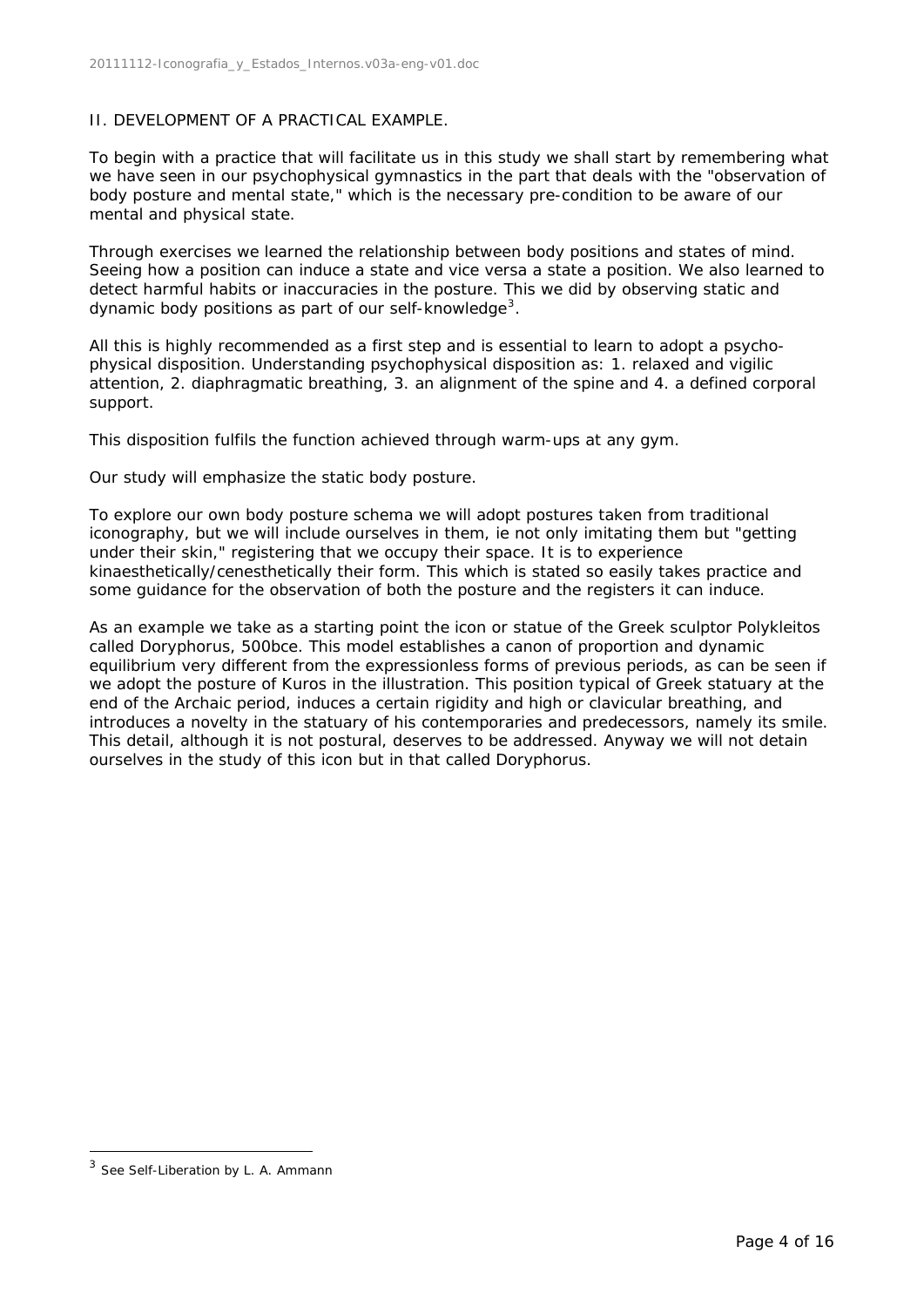

Kuros – hieratic Image



Dynamic equilibrium, Doryphorus

This icon expresses a conciliatory relationship of opposing forces. A unifying expression. In a single action it resolves tension and relaxation, movement and stillness, an upward and a descending force. This is accomplished by moving the centre of gravity by shifting the body weight. Thus the knee on the side which takes the load is able to tense, lifting or moving and/or opening, the other knee makes the opposite movement: relaxing lowering, moving backwards and/or closing. The position of both arms, torso and head complete the equilibrium by counter-position and allow breathing using the diaphragm. The unitive mental state or the resolution of contradictions was by no means alien to the Greek culture of a healthy mind in a healthy body.

We are particularly interested in this icon because the counter-position or "il contraposto" remains a paradigm of reference for different corporal disciplines (both Eastern and Western such as yoga or acrobatics). The counter-position leads each of the parts to turn about itself and perform the action that compensates the other.

To understand through the self-perception of one's own body the psychophysical correlate of each position, the mental state translated and the level of breathing, allows us to explore with another look the iconography of different peoples, not just their external forms and expressions, but getting closer to an understanding from within, with an inner look.

An element that can help us in this exploration and observation of postures is to take into account the three spatial axes that allow us to locate which ones are working and also take into account the system of articulation in play and its work which, as lever, reveal the points of tension at play.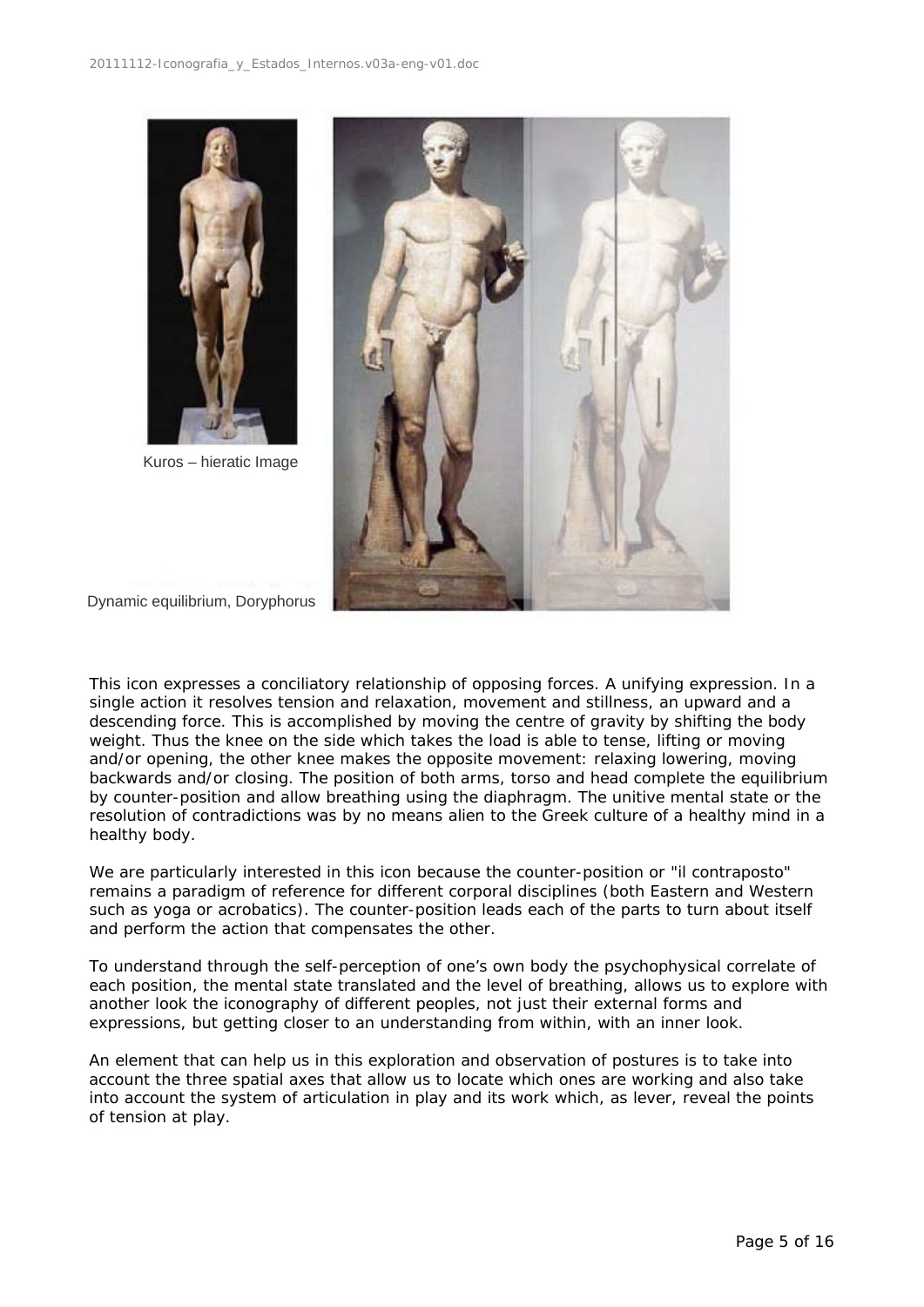



These diagrams can be useful as we said in the study and classification of posture, but we will illustrate a way to realize in a sufficient but elementary way, a sculptural sketch of our observations which will integrate the experience.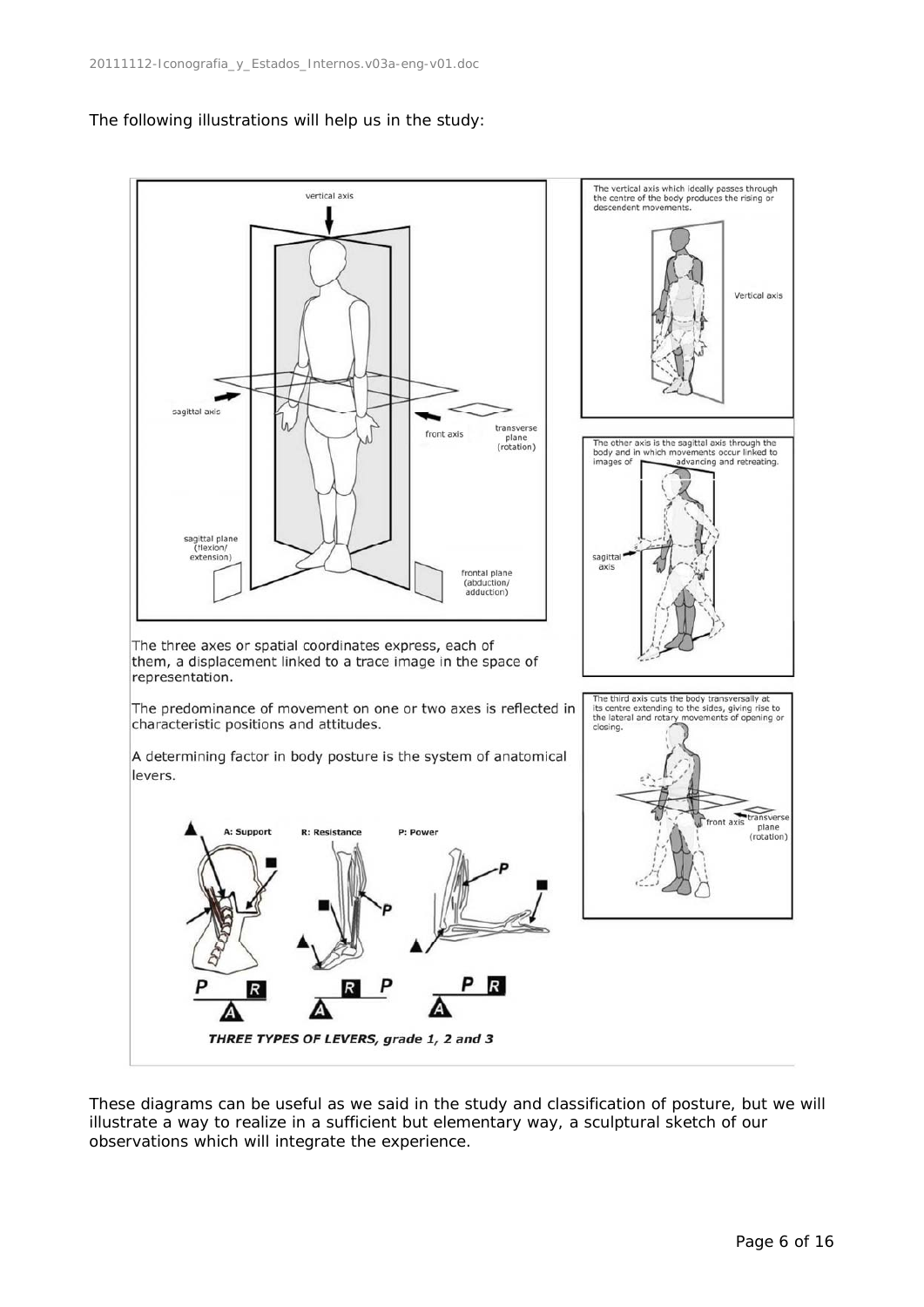#### SCULPTURAL SKETCH

First step: preparing a diagram of proportions to a scale of 1/100 or one centimetre equal to ten.

We work based on our own body, taking measurements of the height (eg. 170 cm) and dividing it in half (85 cm if we follow the example.), then dividing in half again (42.5 cm) and again (21cm) which is equivalent to the height of our head or a "span" (distance from the thumb to little finger with the hand extended)

With these measurements we make a design on graph paper, which will serve as the basis for understanding the play of golden or harmonious relations in our own body. For example: If 8 corresponds to our total height, 5 corresponds to the height of the navel and 3 to the arms length (taken from the point of attachment to the pectoral muscles). However if we take the arm as 8 this results in 5 as the distance from elbow to tip of the hand and 3 the part of the arm that contains the bicep. In sum, to observe and relate different measurement combinations will surprise us about our own structure and will show us that although very different from each other we are structured based on the same proportion.

The images show the materials to be used:

- A paper tape or string about two meters long, used to measure the total height first and then folding in half repeatedly until reaching an eighth.
- Paper, pencil, ruler and a golden compass can be a good help.
- Also a scalpel, pliers, wire, epoxy putty, cork and straws to serve for the next or second step of assembly, which is building a three-dimensional structure or skeleton.

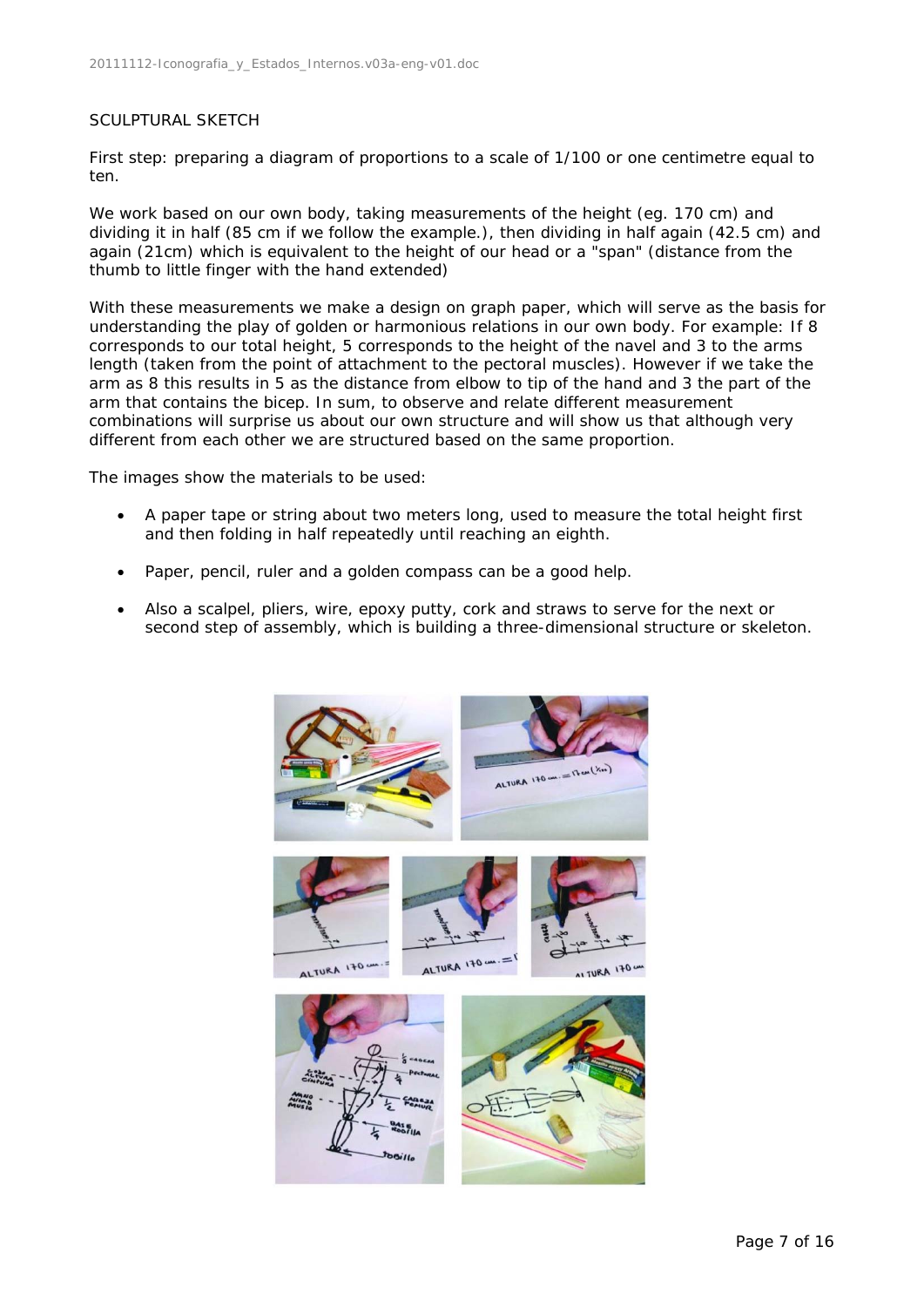Second step: building a three-dimensional skeleton.



Building a three-dimensional skeleton is very easy as can be seen in the images. It is enough to start by cutting the two corks. One of them we cut in half giving the parts that make the hips and the ribcage. With the other one we cut a piece to a size that we can use to form the head. At the same time we should make some cuts to the model so that it is not cylindrical. Then join the parts with a wire that acts as the spine. Finally we make the limbs with wire to which we give some volume with the straws and join with fast drying epoxy putty.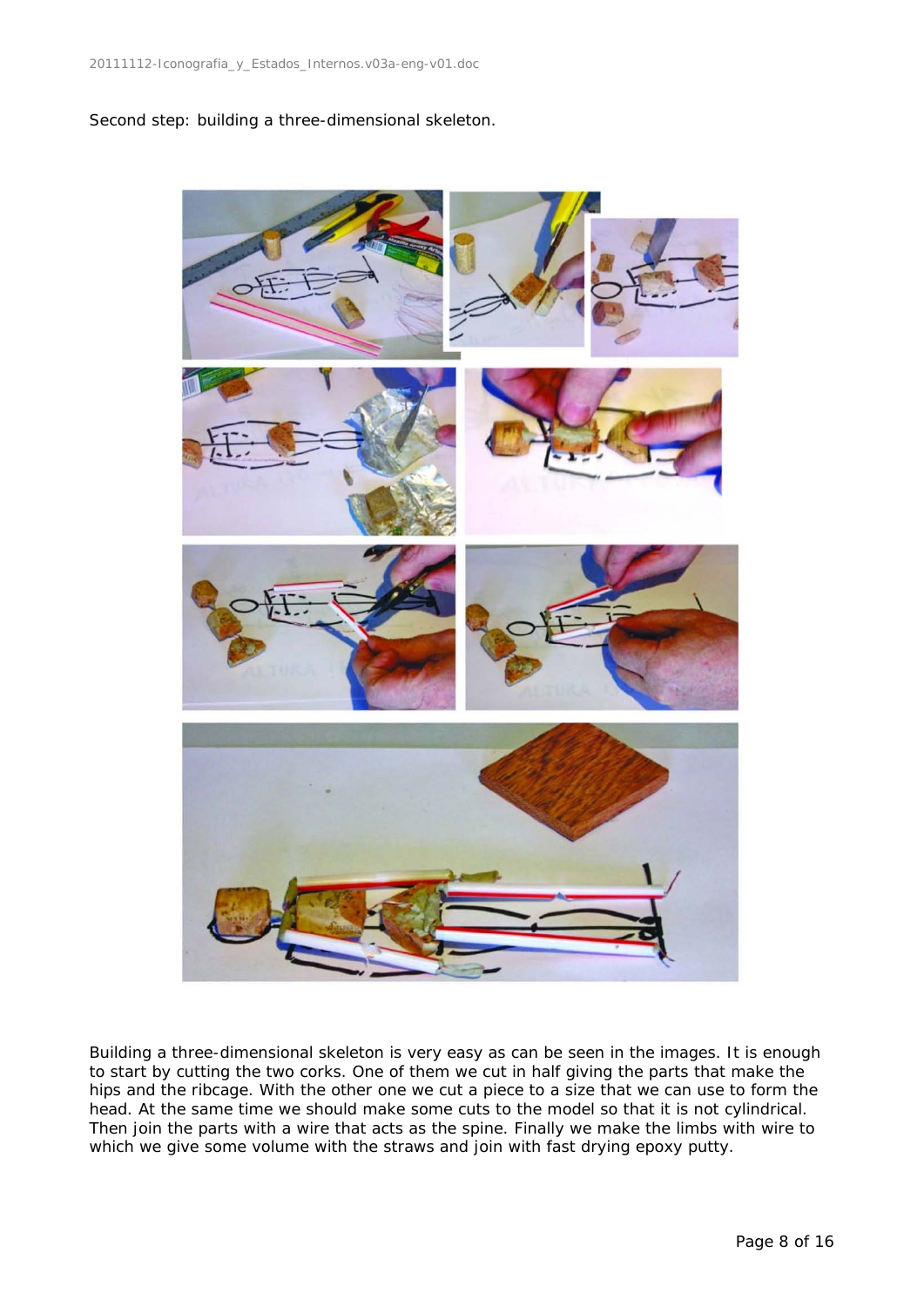Third-step: creating the posture and muscle padding.



In this step we need a wooden base to hold an axis of stiff wire (thicker than that used for the joints) that will serve as a reference axis for the figure and as a point of support for creating the postures. It will be very important that the image can be viewed from all angles and that the joints are fixed with small pieces of epoxy, before starting to give volume and anatomical form to the parts of interest.

Clearly it is not necessary to cover the entire image or give it a complete finish, but rather allow it to manifest the character of a study or sketch. We can use a pictorial reference for the muscle structure to help us, but it is better the observation that we can share comparing anatomy and shapes when working with others.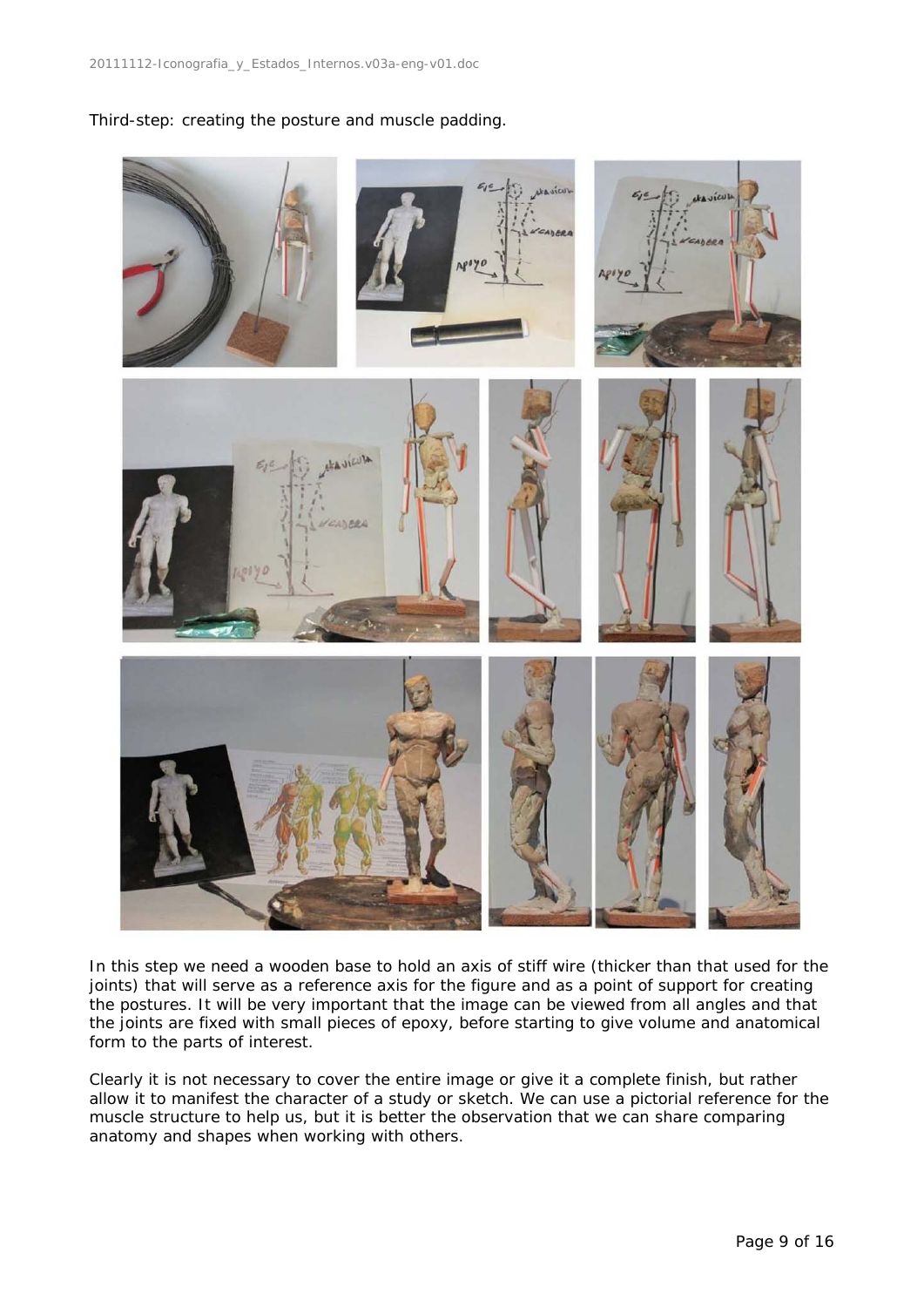#### III. SUPPORT DIAGRAMS FOR THOSE WORKING WITH THE CRAFT

Support diagrams such as Enneagram pallets of relationship or process are useful for those working with the craft. As we know, we are the centre of gravity of the craft and are not there just developing technical mastery. We are interested in working in a certain way, and learning to work with our various crafts gives us the opportunity to work with a sense of proportion, with counterbalances, compensations, displacements, transformations, operations that are common to every craft and educate proportion, permanence and precision.

From this perspective we understand these supports help us to operate and consider operations methodically. For this we put together a palette based on the spatial axes and basic movements. This shows us two postural qualities: predominantly of flexion and predominantly of extension. And within them the highest folding and highest expansion. This disposition of symmetries allows us to visualize and remember, as a mnemonic support, the operational scheme to create, propose or transform postures.

We locate the object of study as a particular case of the apparatus of impulses, and it is understood by its relationship to a representation, and trace image, capable of mobilizing different levels in the centres of response.



The following diagram shows the simultaneous movement posture where the polarity of internal states is given between the tendencies to altered states and absorption. Emphasizing poses of greater expansion and crouching or the respiratory locations at different heights, which are key in the expression of internal states. Suffice to say, for example, that where we locate the breathing gives us an indicator of where we have the centre of gravity.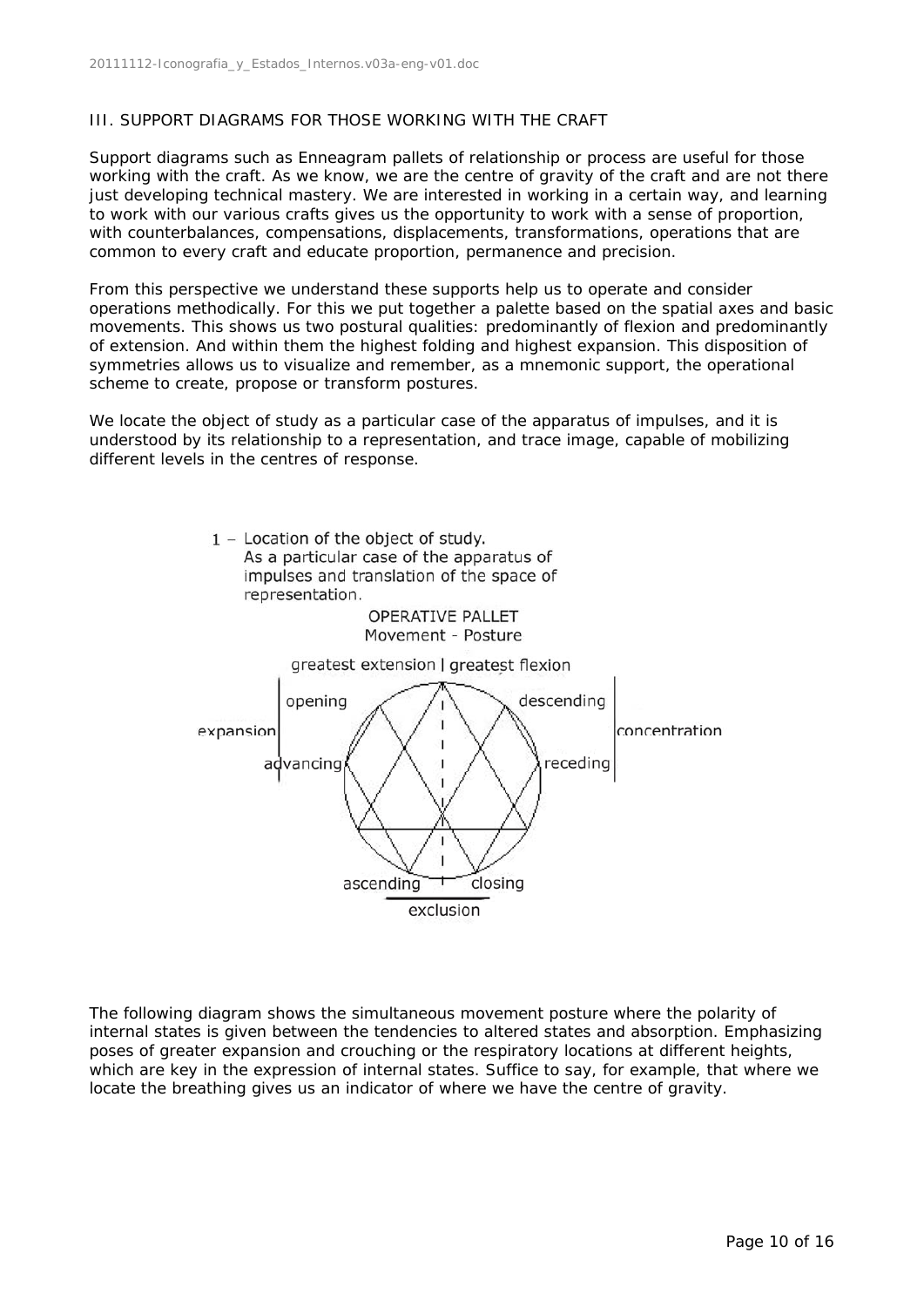



On the more general operative process we can distinguish a moment of differentiation as the selection and study of the icon-posture chosen. A moment of complementation when we relate the observations and comparisons can be made when developing the concrete image. Finally, the synthesis as the realization of the three-dimensional sculptural sketch as evidence of experience.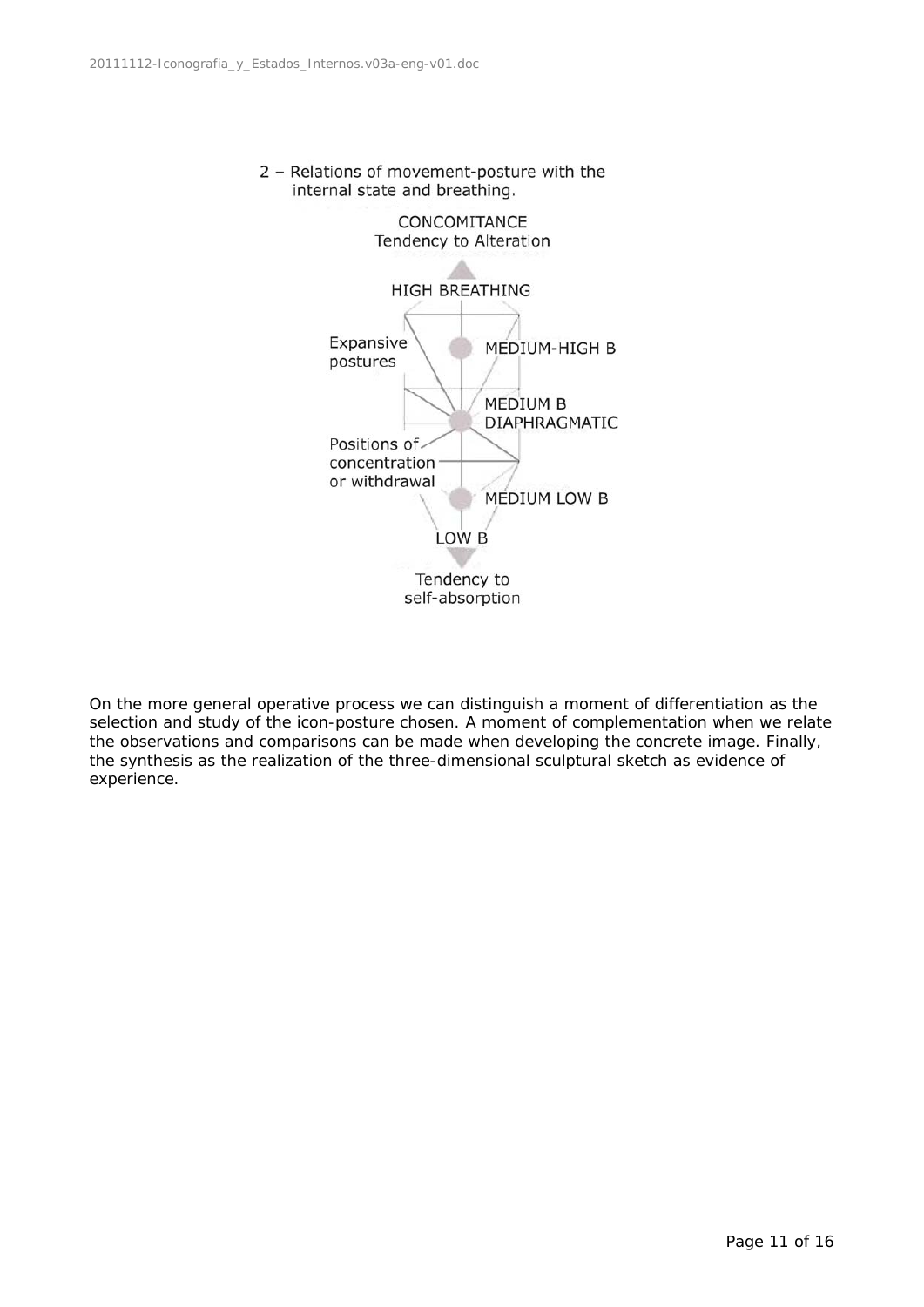### IV. SOME EXPERIMENTAL BACKGROUND OF THE CRAFT

Many times to understand a solution it is convenient to examine the proposal or problem that gave it birth. I shall refer to some proposal-purposes that guided the experiences and searches.

In the Iconography contribution of 1975, one of the problems faced was what kind of "model" or image to represent so as not to identify with a particular cultural and temporal pattern, and which was also not a mere outline or abstract sign.

We opted to strip the figure of the racial attributes of colour, ethnic makeup, and finally of the musculature and human anatomical fleshiness, keeping only the structure of proportions more linked to the skeleton and adjusting the structure or framework to the golden ratio. Adding to this structure frames in the form of pallets, to work on the basis of gender, age, character, complexion and appearance, with the convention or rule to operate "filling" these empty forms with images drawn from other realms such as animal, vegetable or mineral, thus leading to a associative channel and closer to an allegory.

These experiments led to some iconographic productions and allowed another look at the existing images in the field.



This mode of operation worked well to give continuity to a traditional solution to the iconography of different peoples and times: working images with formal analogies of similarity. This is something that can be followed very well, especially in the iconography dedicated to the gods and heroes. It's enough to conjure up a few images to meet with wings, horns, animal heads, claws, shells or skins ... etc.. Configuring these images, this way of associative translation and attribution of qualities of non-human forms which place such beings as belonging to another level, is certainly a resource that defies the passage of time, sometimes clumsily and sometimes with poetic flight. In the last decades of the twentieth century and this millennium, we witness the generation of heroes and demigods with biomechanical aspects, such as robots or aliens or x-men with paranormal or super-natural attributes.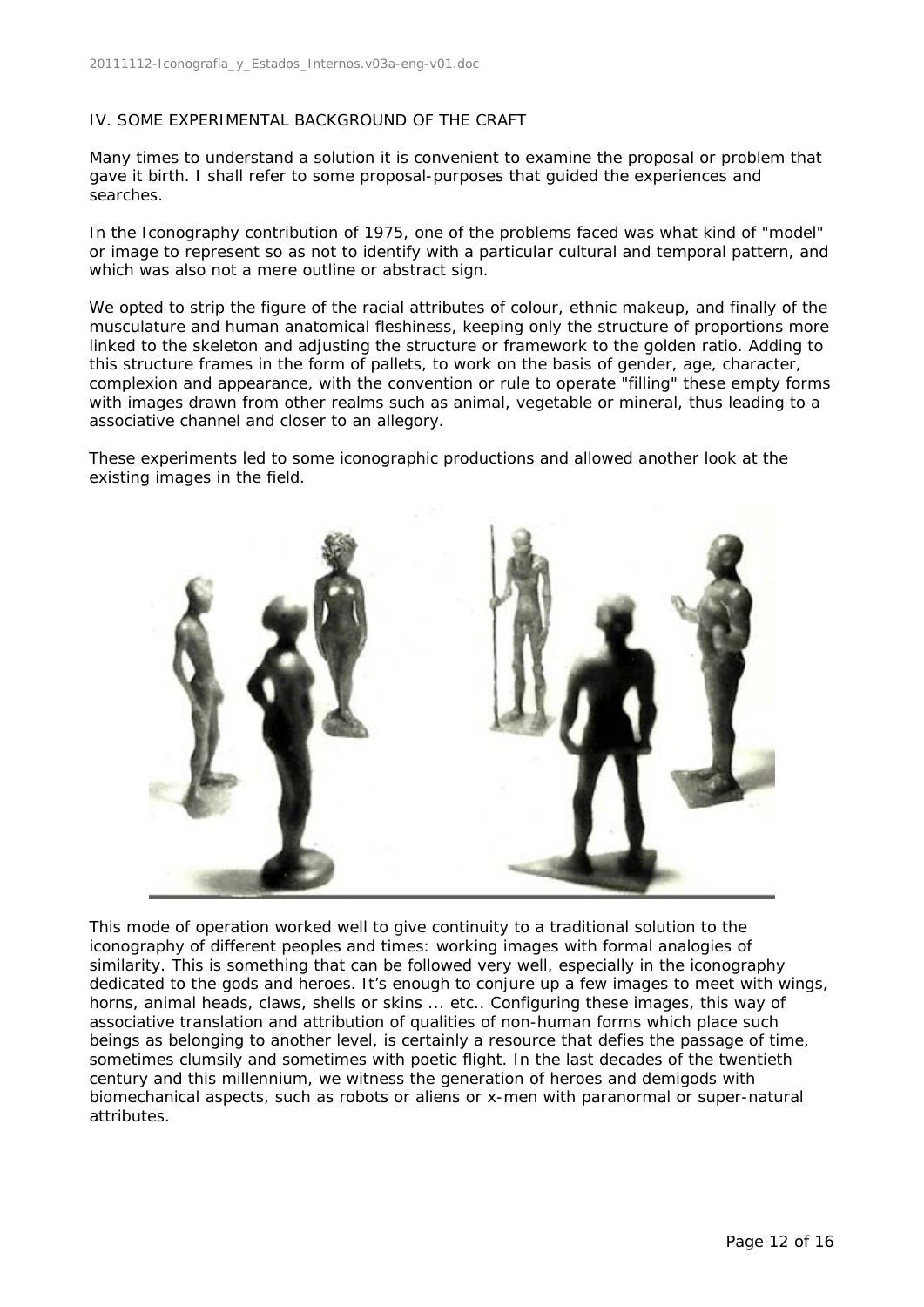

Years later, in the '90s, we found the theme of developing a human image of an androgynous type and with minimum attributes of identity. Regardless of this time tinged unisex model at the time acting as a trend. In this experiment we call it a "neutral vehicle."

We worked supporting ourselves on a more appropriate reduction of the abstractive channel, without abandoning the figuration and the humanized form, reaching the silhouette. It was as if we were left with the shadow of the image emphasizing the limit or boundary.

From these explorations we were able to produce what we called "imangrama." A set of parts made from flexible magnets which can be arranged in different ways to assemble the human figure in its three flat views: front, profile and semi-profile.

The flat image allows the use of auxiliary pieces that make foreshortening or perspective in the figure.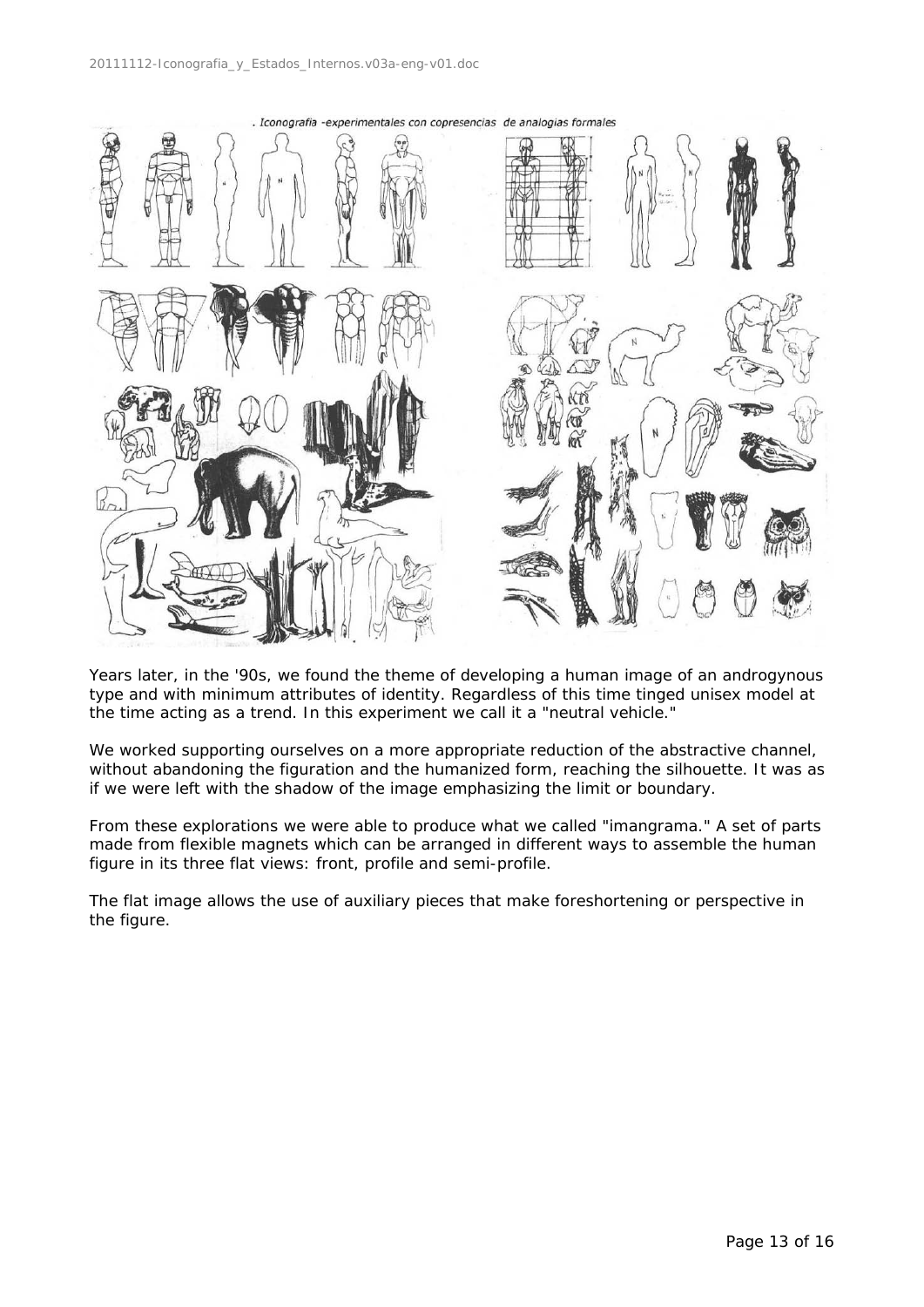

The work on the sculptural volume of this model put us to solving an articulated figure different from the conventional jointed dolls and that could adopt plastic and humanized postures. Obviously we find that humanizing a "doll" is a recurring theme in iconography and the imaginary of peoples. We will not distract ourselves with references to the abundance of existing examples (just think of Pinocchio). We only took two years of trial and error to find an inspired solution: to release the joints and tensions holding them to remain with a set of forces that tend to self-sustainment.

In this way we conceived and implemented an experimental articulated figure which stands by itself because of the weight distribution of its parts. This production consisting of thirty-seven hollow pieces, cast in bronze and with a weight equivalent in scale, to a human body, we called it "Articulation 2001" on the one hand, to coincide with the beginning of the millennium and on the other, referring to new ways of greater freedom and forms of balance demanded by our times.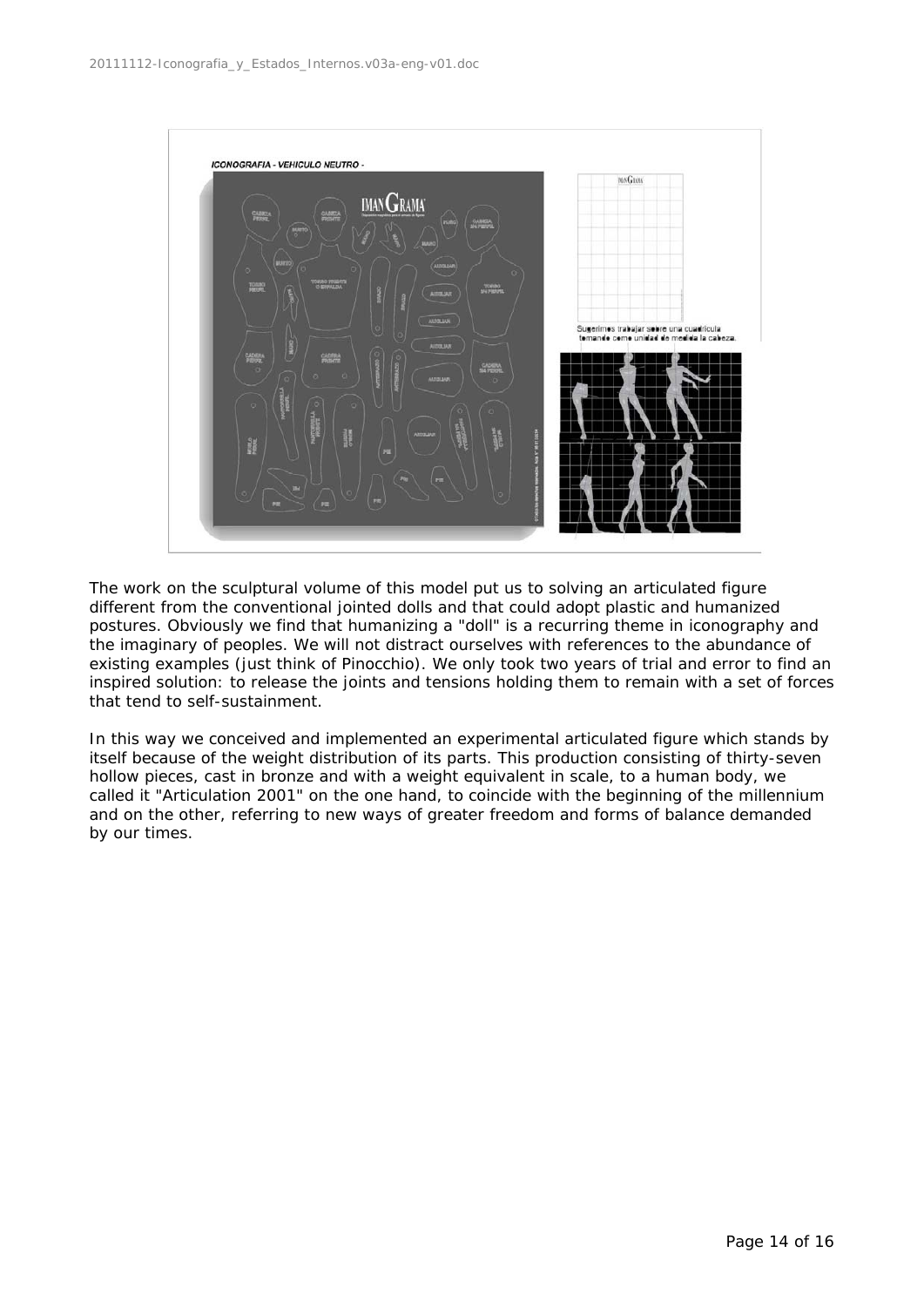# ICONOGRAPHY / Experiments: Articulation 2001



We assume that these few examples of Iconographic experiments do not exhaust the proposals but can certainly inspire other productions.